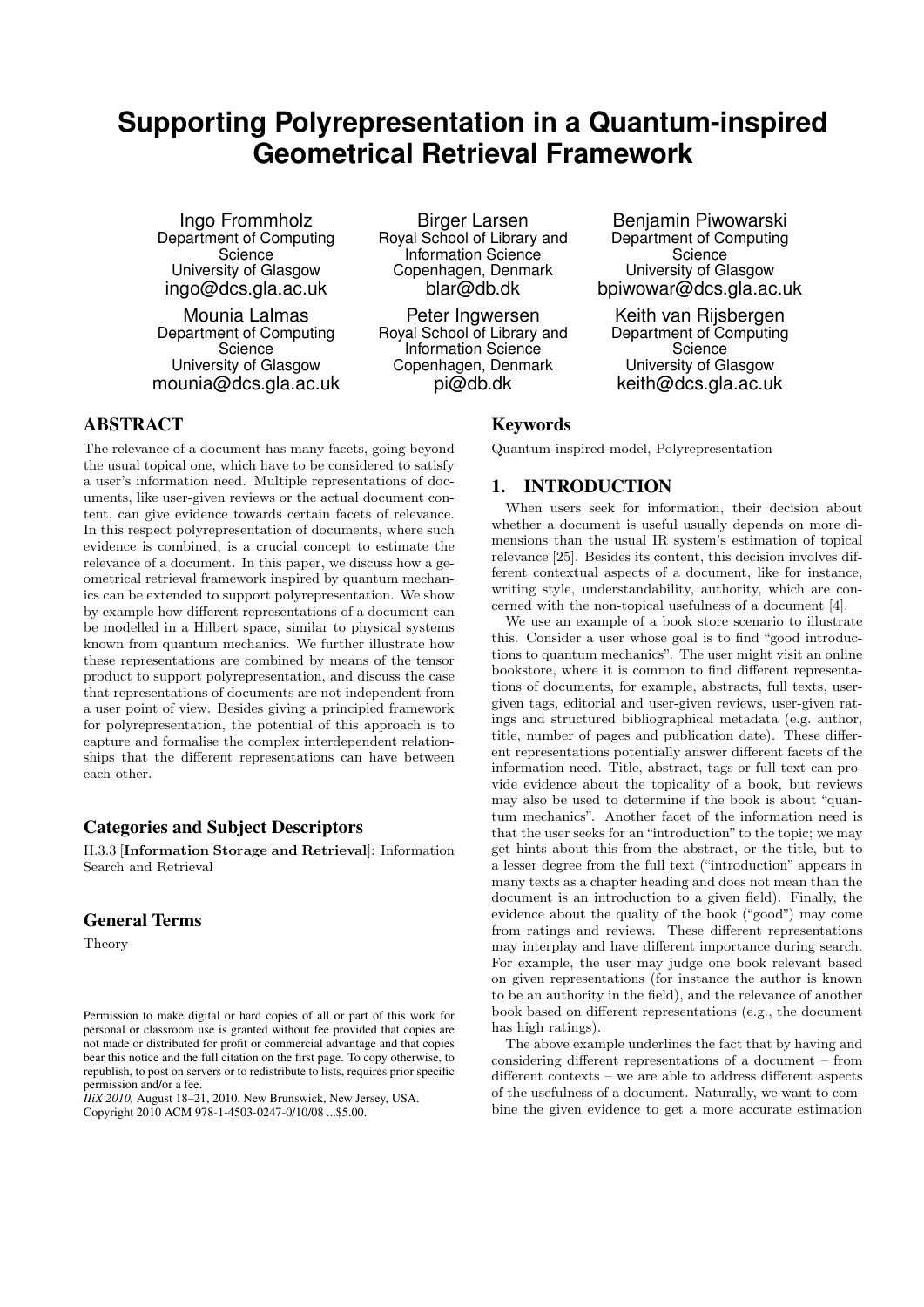

Figure 1: Different representations and cognitive overlaps. The intersection  $\mathcal{R}_1$ ,  $\mathcal{R}_2$  and  $\mathcal{R}_3$  defines the *total cognitive overlap*; all other intersections between representations establish a *partial cognitive overlap*.

of the usefulness of a document. One strategy of doing so is to apply the *principle of polyrepresentation* of documents, which aims to generate and exploit the *cognitive overlap* between different representations of documents – those documents that lie in this overlap are assumed to be relevant given a user's information need [9, 10].

We regard polyrepresentation as a key principle to satisfy a user's information need. This cognitive viewpoint allows all components in IR to be considered in a single coherent and consistent theoretical framework. It is thus holistic in its intention and has a strong focus on exploiting different contexts in IR. The principle of polyrepresentation has, however, so far not been developed to a point where a strong and complete formal mathematical IR framework encompasses the principle in its entirety. One reason might be its inherent complexity with its many factors and interdependencies, which goes beyond what typical IR models cover. The goal of the paper is to develop a mathematical formalism that takes a much larger range of phenomena into consideration than current IR models. We do so by extending to polyrepresentation the geometrical IR framework presented in [21]. This framework is based on the idea of exploiting the quantum mechanics formalism for information retrieval as was suggested in [28]. Besides investigating how such a framework can be extended to support polyrepresentation, we will also show how it is possible to model interdependencies between the representations. Due to the relationship between geometry and probability theory outlined in [28], the proposed framework is also probabilistic by nature.

The remainder of the paper is structured as follows. In the next section we first give an overview of the principle of polyrepresentation and its implied requirements. In Section 3 we briefly introduce the quantum-inspired IR framework that we extend in the two next sections. In Section 4 we give examples how individual representations can be modeled. To support polyrepresentation, the representations need to be combined by creating the cogntive overlap known from the polyrepresentation principle, also considering dependencies between representations. These aspects are discussed in Section 5. Subsequently, we review related works and conclude.

To illustrate various concepts in this paper, our examples in this paper will all be inspired by the task of searching in a book store website.

### 2. POLYREPRESENTATION

In the principle of polyrepresentation all components in Information Retrieval (IR) are regarded as being the result

of cognitive transformations of the knowledge structures of the involved actors [9, 10]. That is, documents<sup>1</sup> are seen as representations of their authors' ideas, retrieval models and systems as representations of their designers' ideas, as well as information behaviour including issued queries and interaction with IR systems as representations of users' needs etc. Also later interpretations of a given document by other authors, e.g., in reviews, citations, twitter feeds etc, are regarded as representations but with different cognitive origins. Figure 1 illustrates how the intersection of different representations maybe seen to create so-called *cognitive overlaps*. The principle of polyrepresentation hypothesises that documents retrieved by representations that are more different from each other in cognitive origin and time have higher probability of being relevant. Thus as an example, if Figure 1 is taken to illustrate sets of documents retrieved using three cognitively different representations, we would expect the documents in the total cognitive overlap between  $\mathcal{R}_1$ ,  $\mathcal{R}_2$  and  $\mathcal{R}_3$  to have a higher probability of being relevant than those in partial overlaps, e.g., between  $\mathcal{R}_2$  and  $\mathcal{R}_3$ , or those outside the overlaps.

As mentioned above, so far there is no formal model which covers the principle of polyrepresentation in its entirety. In the following we analyse some of the main features a formal model of polyrepresentation should encompass based on the extensive account in [9]. Basically, we deal with the polyrepresentation of documents in this work; some of the addressed aspects are:

- *•* Flexible combination of representations, e.g. fusion of representations (Boolean and weighted cognitive overlaps); diffusion of representations and selection of representations given a certain context;
- *•* Temporal aspects and dynamic changes over time in relation to representations, for instance changes/drifts in the user's information need and new interpretations of documents arising subsequently from other agents (e.g., categorisation/indexing/tagging, in-links and anchor text, social bookmarking, reviews, ratings, annotations, etc.);
- *•* Different semantic document levels, e.g., subdocument level (akin to element/XML retrieval, logical document structure) and groups/clusters of documents;
- *•* Although the representations may be kept separate and processed independently, it is a fact that they are interdependent and contextual to each other, which is a further aspect to consider.

The flexible combination of representations, also taking into account possible interdependencies, and temporal aspects regarding new interpretations are described in Section 5. The discussion of our basic framework and the examples of it, which can be found in sections 3 and 4, respectively, covers dynamic information need changes as well as how different semantic document levels can be addressed. As a more technical issue, a polyrepresentation framework also needs to handle several heterogeneous textual (e.g., document content, reviews and annotations) and non-textual

 $1By$  documents we mean "physical (digital) entities in a variety of media", that is information objects including text documents as defined in [10]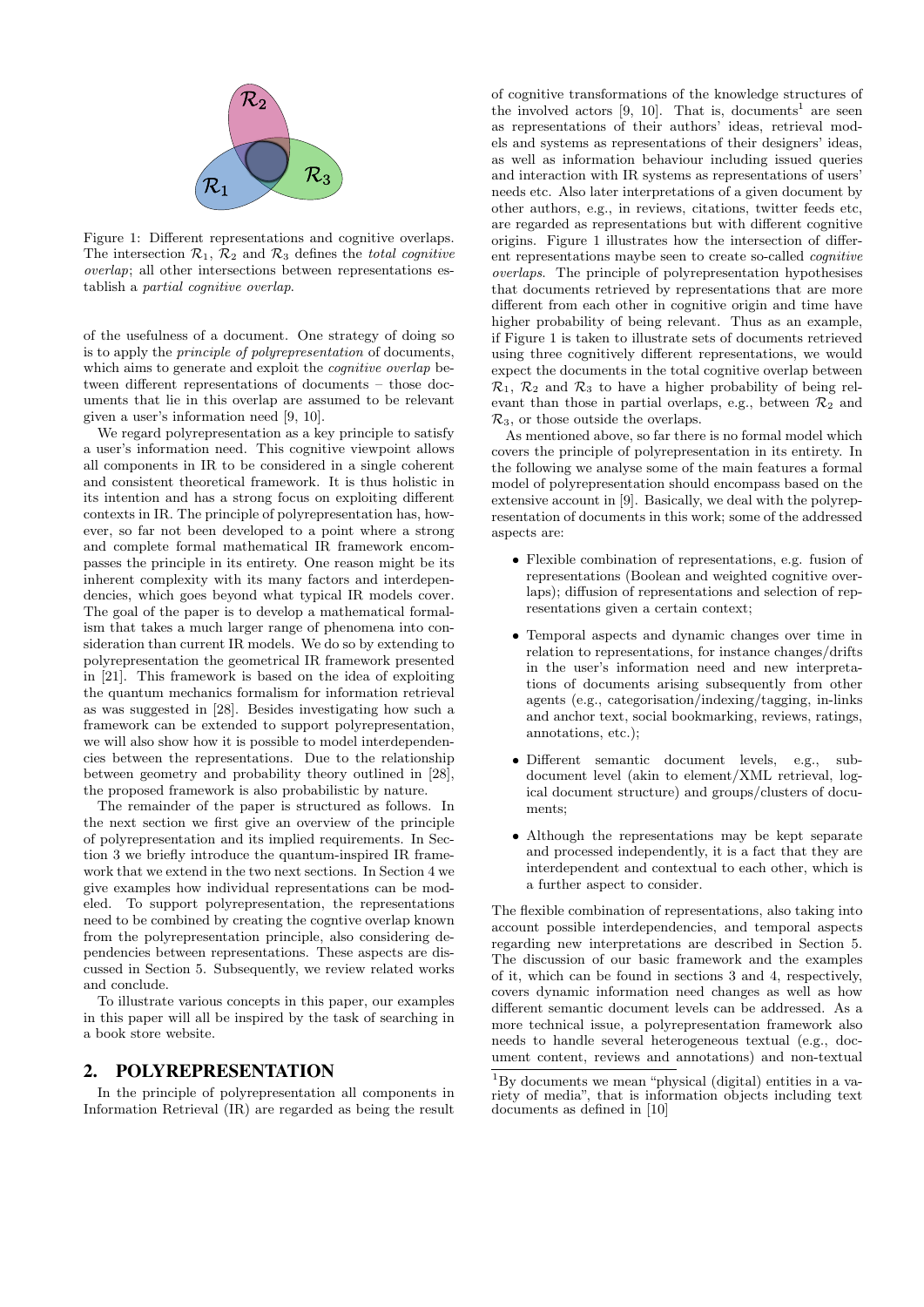document representations (like ratings). Examples of how such representations can be modelled are given in Section 4.

The selection of features represents the ones we regard as the most important in working with polyrepresentation on the document side. Apart from these features, we can also identify others, which we do not address directly in this work, including different levels of representation of the users' information need and exploitation of the user context, and keeping track of the representation origin (origin/actor, time). A deeper discussion of these features and their integration into the framework presented here are subject to future work. Such an integration is in our view possible.

In this paper, we do not deal with the issue to relate a facet of an information need to one or more different representations. For example, for a user typing "good introductions to quantum mechanics", we would need to distinguish three different facets ("good", "introductions" and "quantum mechanics") and map them appropriately to the rating and topical spaces (e.g., title/content and comments). We therefore assume that, through either an interface or a sophisticated algorithm, we are able to analyse and assign the user's request appropriately.

# 3. QUANTUM-INSPIRED GEOMETRICAL IR FRAMEWORK

We describe the geometrical framework proposed in [21], upon which our work is based. In this framework, the IR system is initially uncertain about the user's information need (IN), and two dynamics modify the system view of the user's IN. Firstly, when the user interacts with the system, for instance by typing, refining a query or browsing, the *system view* of the user's IN becomes more and more specific, i.e., the uncertainty of the system about the IN is reduced. We refer to this dynamic process as  $(D1)$ . Secondly, the IN may change from a *user point of view*; if a user gathers more knowledge in the information seeking process, the IN may become more specific or may drift, for instance when the user's perceived information need changes. We refer to this process as (D2). Supporting this process satisfies the requirement on a formal polyrepresentation model for addressing changing information needs, as stated in the previous section.

The postulate made in [21] is that this interaction can be captured using the connection between probabilities and geometry present in the quantum physics formalism, whose connection with IR has been discussed in [28, ch. 6]. This work was applied to the topical relevance facet of the information need [19]. From the next section onwards, we show how we extend it to cover different facets of relevance.

#### 3.1 Information Need Space

The assumption underlying the framework of [21] is that there exists an Information Need space where any user's "pure" IN can be represented from an IR system point of view. "Pure" in this sense means that the user's IN is completely defined, i.e., if the IR system knew the user's pure state, then it would exactly know what the user is looking for, and return the documents that are relevant to that user's IN.

This view is motivated from quantum mechanics that postulates that associated with each physical system is a space, the *state space*. Formally, this state space is a Hilbert space



Figure 2: Projections onto subspaces in a 3-dimensional vector space with a state vector  $|\varphi\rangle$ 

*H* (a vector space with an inner product). Following the Dirac notation used in quantum mechanics, we will denote a vector as  $|\varphi\rangle$ . A physical system (e.g., a photon) whose state is known is completely described by a *state vector*  $|\varphi\rangle$ , which is a unit vector (i.e. its norm  $\|\varphi\|$  is 1) in the space *H*.

By analogy, in the IR framework proposed by [21], the state corresponds to the IN of a user, expressed in a state space which we call the *IN space*. In the following, we first describe how to compute quantities of interest for an IR system (e.g. the probability of relevance), and then show how to update the state given some observation (i.e., interaction with the user).

In the quantum formalism, any event is defined by a subspace. Hence, in the IN space, for each document *d*, we can define a subspace  $O_d$  corresponding to the event "the document *d* is relevant". If we let  $|\varphi\rangle$  be the user's IN state, the probability  $Pr(R|d, \varphi)$  of the document *d* being relevant to the user's IN  $|\varphi\rangle$  is defined as the square of the length of the projection of the vector  $|\varphi\rangle$  onto the subspace  $O_d$  [28], which adheres to the definition of probabilities in quantum mechanics.

For example, let us assume we have three documents *d*1, *d*<sup>2</sup> and *d*3. In Figure 2 we can see the corresponding document subspaces,  $O_{d_1}$ ,  $O_{d_2}$  and  $O_{d_3}$ , and the state vector  $|\varphi\rangle$ representing the user's pure information need. In this state, the resulting ranking would be  $d_3$ ,  $d_1$ ,  $d_2$  as the length of the projection of  $|\varphi\rangle$  onto  $O_{d_3}$  is greater than onto  $O_{d_1}$ , which is greater than the length of the projection onto  $O_{d_2}$ . The actual probability of relevance for, say,  $d_3$  is the square of the length of the projection of  $|\varphi\rangle$  onto  $O_{d_3}$ .

Returning to Section 2, we discussed the need to support different semantic document levels for polyrepresentation. This can be achieved by utilising the above description of documents (respectively their relevance) as subspaces. For instance, refining a document into further subspaces is a means to reflect the logical document structure [22]. A paragraph could be a low dimensional subspace of the IN space; the subspace associated with a section the paragraph is found in would then contain the paragraph subspace. The union of document subspaces can be used to represent document groups or clusters.

#### 3.2 Uncertain States and User Interaction

At the beginning of the search, we cannot assume that the IR system knows exactly about the user's IN. To capture this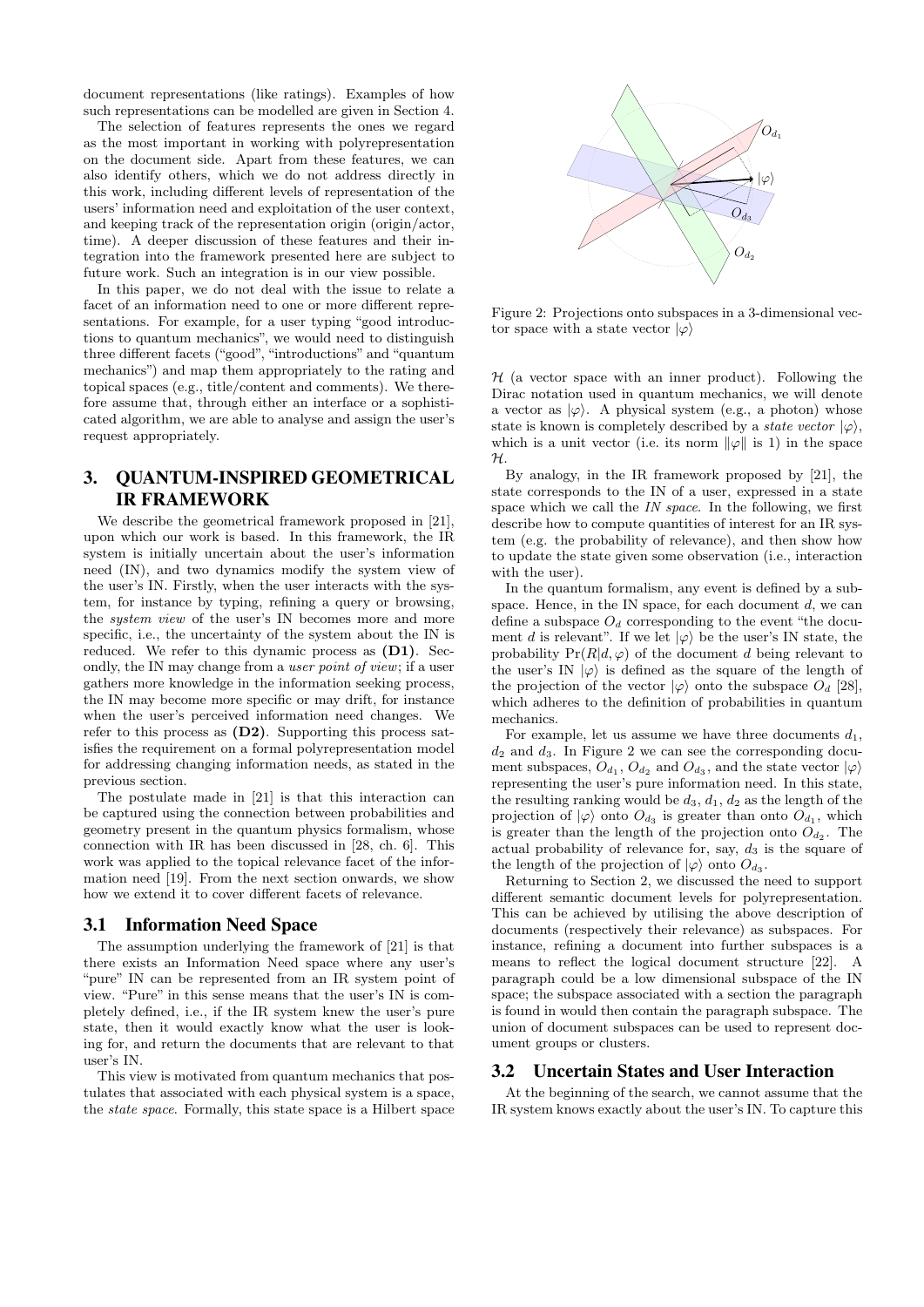uncertainty, we introduce a further probability distribution, the probability  $p_i$  that the system is in a state  $|\varphi_i\rangle$ . By doing so we allow for the IN to be in one of a set of different states with a given certain probability. In this case, we say that the user's IN is in a *mixed state*. This can be formally expressed by defining an *ensemble*  $S = \{(p_i, |\varphi_i\rangle)\}$  of states  $|\varphi_i\rangle$  (where each of them represents a pure IN) and their corresponding probability  $p_i$ , with  $\sum_i p_i = 1$ . The IR system assumes the user's IN is  $|\varphi_i\rangle$  with probability  $p_i$ . When the IR system knows the user's information need with certainty, then the ensemble is reduced to only one state  $|\varphi\rangle$ , which in this case is called a *pure state.*

Given an ensemble *S*, we can compute the probability of any event, like the relevance of a document, by applying the law of total probability. For example, say that the system assumes that it is in state  $|\varphi_1\rangle$  with probability  $p_1$ or in state  $|\varphi_2\rangle$  with probability  $p_2$ , so the mixed state is described by  $S_1 = \{(p_1, |\varphi_1\rangle), (p_2, |\varphi_2\rangle)\}.$  Then the probability that a document *d* is relevant given the current state is  $Pr(R|d, S_1) = p_1 \cdot Pr(R|d, \varphi_1) + p_2 \cdot Pr(R|d, \varphi_2)$ , where  $Pr(R|d, \varphi_i)$  is again the square of the length of the projection of  $|\varphi_i\rangle$  onto the subspace  $O_d$ . In general, given a mixed state described by the ensemble  $S = \{(p_i, |\varphi_i\rangle)\}\)$ , we have

$$
Pr(R|d, S) = \sum_{i} p_i \cdot Pr(R|d, \varphi_i).
$$
 (1)

As said, a mixed state reflects the system's uncertainty about the user's IN if this is underspecified, which is often the case in an information seeking scenario [17]. Initially, before any user interaction has taken place, the system state is a mixture of all possible INs with a probability that depends for instance on the popularity of an IN. Upon user interaction, the system state may become more specific or react to a drift in the information need.

User interaction can be used to reduce this uncertainty, using another well-known concept from quantum mechanics, *measurement*, which is comparable to probabilistic conditionalisation. Measurement uses again the subspace that describes an observed event (e.g., the user has judged this document as relevant) and acts upon an ensemble *S* in a geometric way. Without entering into technical details, it involves projecting and renormalising each vector  $|\varphi\rangle$  into the subspace defining the event, and updating the different probabilities  $p_i$ . In practice, it means that after measurement, all the vectors in the ensemble belong to the subspace that defines the observed event.

#### 3.3 Example

Let us illustrate how measurement supports (D1) and (D2) by considering an ensemble of five possible states and an event  $O_1$  as depicted in Figure 3a.

The state vectors of the ensemble are freely distributed in the 3-dimensional space. After measurement, the ensemble is projected onto the 2-dimensional subspace  $O_1$ , which is shown in Figure 3b. In this measurement, we can illustrate the two different dynamics. (D1) is supported because the IR system is now "less uncertain" about the user's IN due to the fact that the ensemble is now bound to the 2-dimensional plane. For example, the vector  $|\varphi_4\rangle$  has been removed from the ensemble, while  $|\varphi_2\rangle$  that was belonging to the subspace *O*<sub>1</sub> has been kept. (D2) is supported since  $|\varphi_1\rangle$ ,  $|\varphi_3\rangle$  and  $|\varphi_5\rangle$  have been changed through projection.

The framework defined here does not make any assump-



Figure 3: Effects of measurement. Vectors orthogonal to the subspace are eliminated, vectors already in the subspace remain unchanged, the rest is projected onto the subspace and renormalised.

tion on the geometry of the underlying vector space, nor on how an "information need" is actually defined. Provided that the hypothesis of the framework are correct, that is that there exists a IN space where all the possible INs can be defined and that it is possible to define subspaces for any event of interest, this framework offers the possibility to describe geometrically the whole IR search process. In the following, we show that within this framework it is possible support a polyrepresentation of documents by modelling different aspects of relevance. We show how the quantum framework can relate in a complex manner these different aspects through a so-called tensor product of Hilbert spaces.

### 4. SINGLE REPRESENTATIONS

We discuss some examples of spaces that reflect different aspects of relevance, or said otherwise, that deal with different representations of a document. As our goal is to integrate these different representations, each of them should satisfy our hypotheses about the IN space defined in Section 3. To this end, we associate with each distinct representation a *representation space*, which is a Hilbert space where a state reflects the component of the IN related to the representation.

In order to be compatible with the basic interactive framework introduced in the previous section, each space should be able to support the dynamic processes (D1) and (D2) by means of measurement. It should also allow for the calculation of the probability of relevance regarding the corresponding representation, applying Equation 1 and the projection of state vectors onto document subspaces. The geometrical description of representations can make use of the flexibility that comes with the quantum formalism (for instance by using non-orthogonality) and its relationship to probability theory.

Defining a distinct space for each representation (instead of one that covers all representations at once) is not only simpler, since we can focus on the peculiarities of each representation, but it is also necessary, since with polyrepresentation we want to be able to consider flexible combinations of representations, as stated in Section 2. Another advantage is that as we can compute the probability of relevance given any representation separately with Equation 1, we can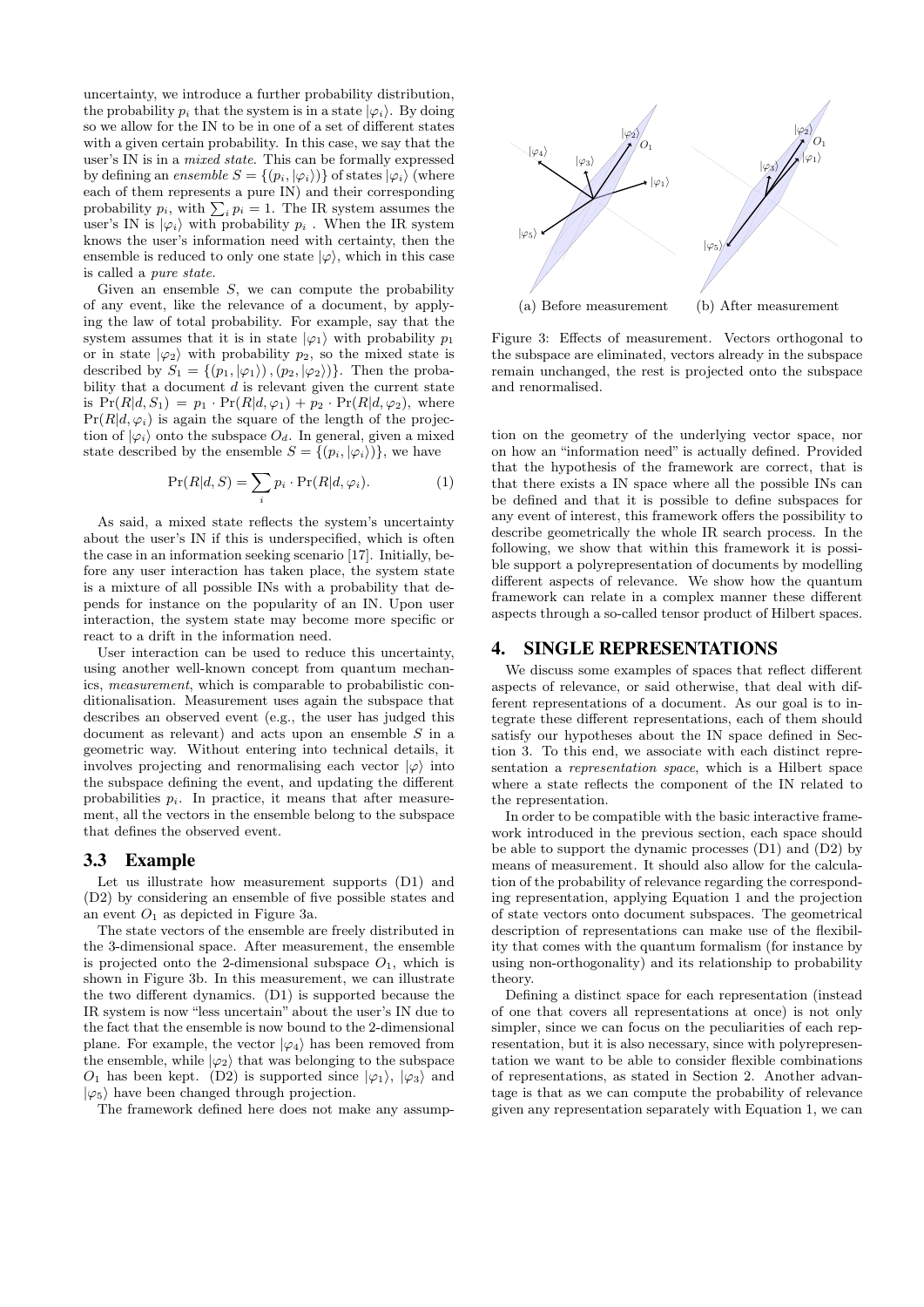use any strategy based on polyrepresentation to combine the different probabilities.

In this section, we present examples of spaces that are useful for an online book store and fulfill the above requirements. As each potential application comes with different representations of various kind, we restrict ourselves to examples. Therefore, it is the goal of this section to give the reader an impression of the potential of the quantum formalism, not to define an exhaustive set of representation spaces.

In a book store scenario we deal with different types of representations, which basically can be textual (e.g., abstract, title or comments) or non-textual (e.g., bibliographic metadata or ratings). In this section, we discuss representation spaces for both types of representations. In the case of nontextual information, we chose two important representations of different types, namely the author and the rating.

#### 4.1 Textual Representations

The most common representations of a document in IR are textual, and given for instance by the full text of a document, the document title, annotations or comments attached to the document, but also by user-given tags. In IR, a generic way of representing textual content is in form of vectors which lie in a space where each dimension corresponds to a term; the term vector may then contain for instance the associated term weights. However, recent work indicates that it is beneficial to represent textual content by more than just one vector [3]. Furthermore, a document may be relevant to more than one information need [23], which also suggests a more fine-grained representation than with just one vector, potentially reflecting the logical document structure. The idea therefore is to represent textual content by more than one vector, i.e., a subspace.

A Hilbert space representation for documents and queries based on the term space was proposed and evaluated in [19, 20], where the term space roughly corresponds to the topical representation space of the user's IN. We briefly outline this representation here.

The (simplifying) assumption is that each document is composed of a set of excerpts, each one answering a specific (topical) IN. This is depicted in Figure 4 where a document is covered up by the excerpts. Each excerpt corresponds to a "pure" IN, it is thus possible to associate each of them with a unit vector  $|u_i\rangle$  in the space. The next hypothesis made is that the relevance of a document can be represented as a subspace that spans the set of vectors  $\{|u_i\rangle\}$ , or said



Figure 4: Extraction of IN vectors from a text



Figure 5: Textual representation – IN space superimposed on a term space

otherwise by the minimal subspace that contains all of these vectors. By doing so, it ensures that if a user is in one of the states  $|u_i\rangle$ , then the probability that the document is relevant is 1 (since the projection of  $|u_i\rangle$  onto the subspace is  $|u_i\rangle$  itself).

This type of construction, where we define the subspace associated with the relevance of a document as the minimal subspace containing all the INs for which this document is relevant, is a general one and we will apply it to the different representation spaces we describe in the next sections.

In the case of topical relevance, the topical IN space can be approximated by a term space where each term corresponds to one dimension [19, 20], as in the vector space model (see, e.g., [24]) widely used in IR. An IN is thus described as a set of weights, one for each term. More precisely, each vector  $|u_i\rangle$  is built from the terms of the corresponding excerpt, i.e. has non null components for the terms within the excerpt.

Figure 5 illustrates the set up of this topical/term space. Here, two information needs are shown, "Jupiter crash" (describing for instance a recent comet crash on Jupiter) and "car crash". The terms "jupiter" and "crash" make up the former IN, while the latter is composed of the terms "car" and "crash". In this example, the IN vectors are not necessarily orthogonal, which motivates the use of a quantum probability framework.

A more elaborate discussion of the text/topical representation can be found in [19, 20].

### 4.2 Non-Textual Representations

We give examples for two important non-textual representations in a book store scenario, namely authors and ratings.

#### *4.2.1 Author Space*

Our first example deals with users searching for a book from a specific author. In this section, we propose several possibilities of increasing complexities. To simplify our discussion, we assume the user is looking for *one* specific author, not several.

A first possibility is to associate with each author a distinct dimension of the author space, where the relevance of a document is the subspace spanned by the different vectors of the book authors. In that case, a pure IN corresponds to one of the author vectors, and only documents authored by this specific person are relevant.

With this representation, we are using a standard prob-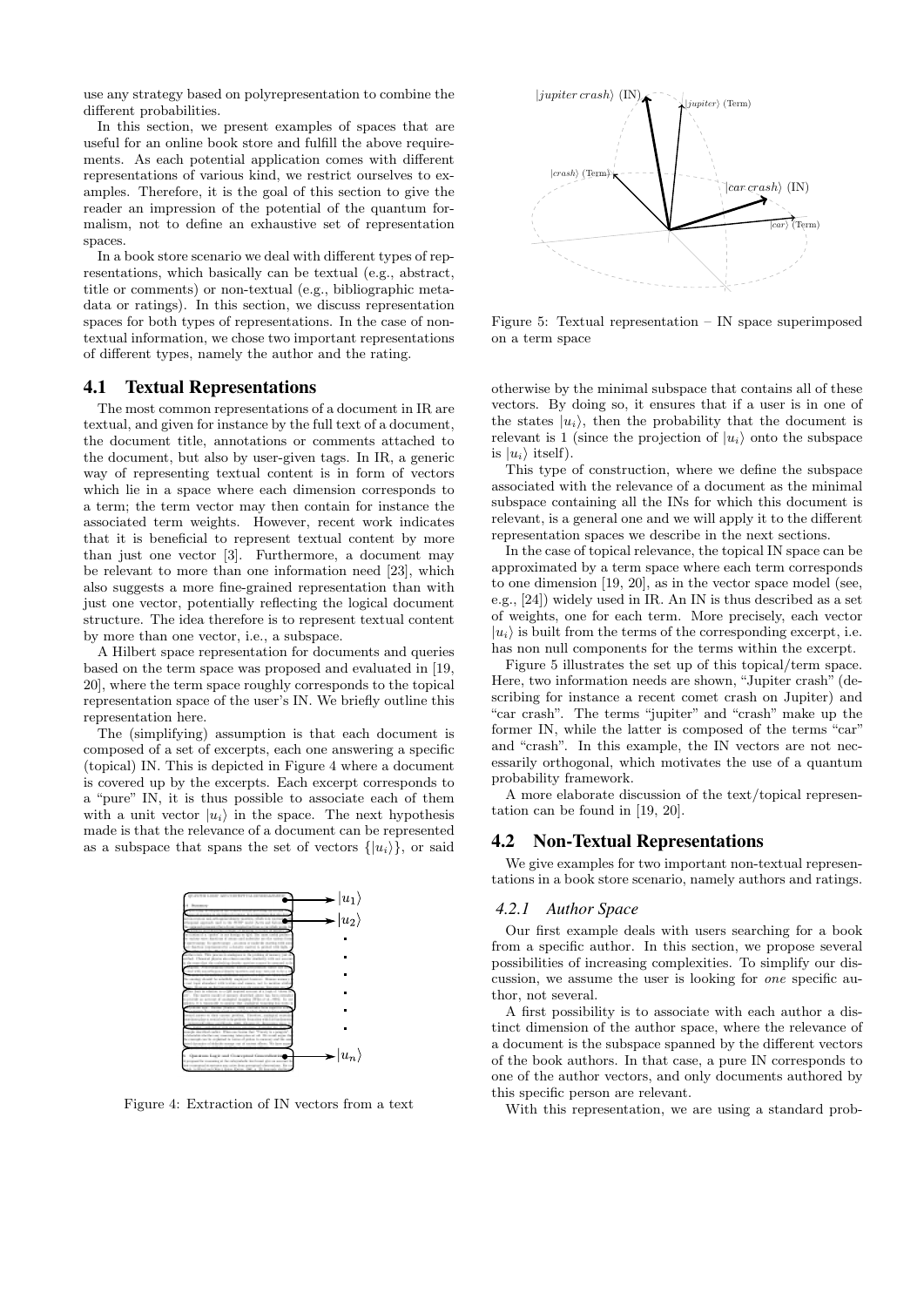

Figure 6: Author IN vectors

ability framework. However, it can be argued that a user interested in a document by a specific author may also be interested in documents by another, related author. This may for instance be the case when two authors have a coauthor relationship or work in the same field. This could also be based on the style of the author (in the case of novels). The information about how close two authors should be could be constructed by using the content of authors' books, but this could be also extracted from the purchase behaviour of a book store's clients – people who bought books from an author *A* might often also buy books from an author *B*.

To allow such dependencies between authors, a second possibility is to allow vectors to be non orthogonal. This is depicted in Figure 6, where three different author vectors are shown; we assume that "Jones" and "Smith" share many characteristics and should hence be represented as non-orthogonal vectors. Let us imagine that a book has the authors Smith and Miller. This book would be (author) relevant for an IN *|smith*! (probability of 1), but differently to the first possibility, it would be also relevant to an author-IN *|jones*!, although with a lesser probability. This probability can be tuned since it depends on the angle between the *|jones*! and *|smith*! vectors: The smaller the angle, the higher the probability.

The relationship between Jones and Smith might be more complex than the one described above. Say, for example, Jones is interested in probabilistic logics and also in interactive retrieval, whereas Smith' interests are probabilistic logics on the one hand and theoretic models in information retrieval on the other hand. Smith may be a former PhD student of Jones with probabilistic logics as PhD topic, so that both share many publications on this topic, and both may have published further articles on probabilistic logics, although not as co-authors. So Smith and Jones are very related when it comes to probabilistic logics, and users looking for documents about probabilistic logics by Jones may likely be interested in the further work performed by Smith on that topic. On the other hand, when a user seeks for documents about interactive retrieval by Jones, Smith' publications are likely to be not relevant.

This motivates our third and last possibility of representation, where an author is represented as a subspace. More precisely, an author can be associated with a set of author INs. With our Jones/Smith example, a possible representation is depicted in Figure 7. In this figure, a book authored by Jones can be either an answer to a user looking for the logic writings of Jones or his interactive IR writings. In the latter case (interactive IR), a book written by Smith would have a zero probability of being relevant, whereas in the former one (logics) it would have a non zero probability.

#### *4.2.2 Rating Space*

In e-stores, ratings reflect the user's opinion about the quality of an object. They are often given on a rating scale, ranging for instance from zero star ("very bad") to 5 stars ("very good"). It is common to compute an average value of the ratings and categorise the average onto the given rating scale or a more finer grained discrete one (for example, the average could be "3 1/2 stars").

We assume that users generally prefer higher-rated documents, and that the ratings can be mapped on a set of ordinal scaled labels *{li}*. For example, in an online store it may be possible to give, say, 0 to 2 stars, where 0 stars are mapped to the label *bad*, 1 star is mapped to the label *average* and 2 stars means *good*. We can then establish an order on these labels: *good > average > bad.*

As in the case of independent authors, we can set up a Hilbert space for such a representation. In the above example, this would result in a 3-dimensional vector space with the orthogonal vectors  $|good\rangle$ ,  $|average\rangle$  and  $|bad\rangle$ , where each vector corresponds to the minimum rating the user wants for a book.

To reflect the order of labels, a "good" book would thus be represented as the whole 3-dimensional subspace (as it is relevant to any rating-IN), an "average" book would be the 2dimensional subspace spanned by  $|average\rangle$  and  $|bad\rangle$ , and a "bad" book would be the 1-dimensional subspace corresponding to *|bad*!. A pure rating-IN can then be interpreted as a threshold. For example, if the rating-IN is *|average*}, this means that for the user average and good books are interesting; the *|average*} vector is contained in both the subspaces for "good" and "average" books.

As for authors, it might be interesting to make the different vectors non-orthogonal, since if the user rating-IN is *|good*!, an average book is better than a bad book. In practice (not described here), it is possible to set a probability that a user is satisfied with an average/bad book given its rating-IN, and to compute the non-orthogonal *|qood*}, *|average*! and *|bad*! vectors in a three dimensional space that satisfy those probabilities.

#### 5. COMBINING THE EVIDENCE

In the last section we gave examples of single representation spaces. In each of these spaces, a state can change according to the dynamics defined in Section 3, and it is



Figure 7: Author/Topic Space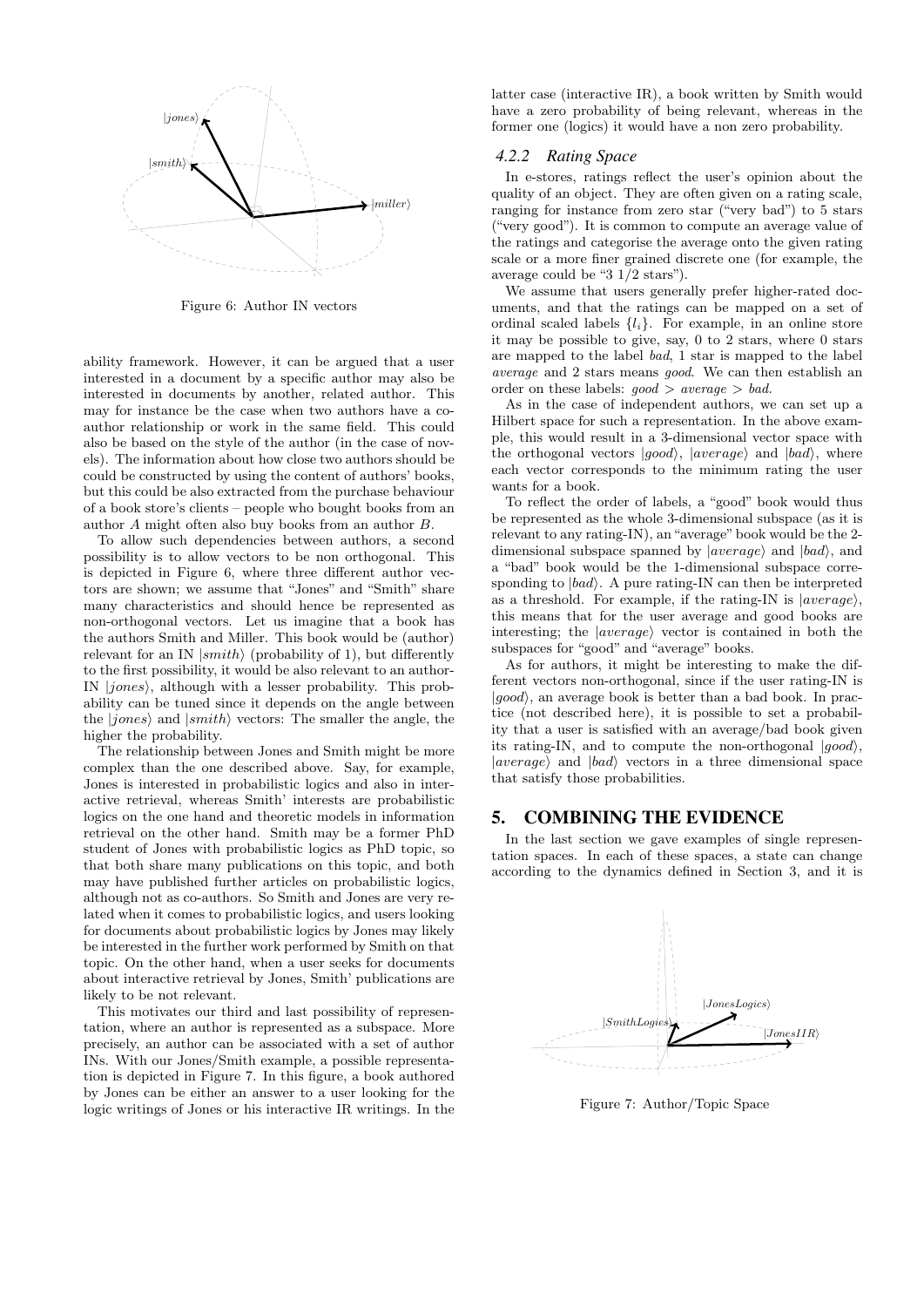possible to compute a probability of relevance. However, we have not yet described how to combine the evidence of the different representations into a single framework, which is central to every polyrepresentation approach.

At first, the underlying assumption is that the representations are independent. As the geometrical framework in Section 3 has a probabilistic interpretation given by Equation 1, we can describe the creation of the (total) cognitive overlap from these representations purely probabilistic. In order to support partial overlaps and weighted representations, a requirement stated in Section 2, we need to introduce an extra dimension to our representation spaces. All this is discussed in Section 5.1. Then, in Section 5.2, we show how we can go beyond this simple probabilistic model by exploiting further the quantum formalism, allowing us to drop the assumption that representations are independent.

### 5.1 Total and Partial Cognitive Overlaps

The total cognitive overlap introduced in Section 2 requires that the different representations of a relevant document should all be relevant to the user's IN.

If we suppose that the representations are independently influencing relevance, then we can apply the probabilistic interpretation of our framework; following Griffiths [8], we define the probability of a document to be relevant as the product of the probabilities of the document to be relevant *in each representation*. Formally, we write

$$
\Pr(R|d) = \prod_{i} \Pr(R|d, S_i)
$$
 (2)

where  $Pr(R|d, S_i)$  is the probability of relevance in the *i*<sup>th</sup> representation space and is computed with Equation 1.

The creation of the total cognitive overlap has some shortcomings, as a document can easily have a zero probability of relevance. More precisely, it is sufficient that the document it not relevant in one representation to get a value of zero. This problem is stressed when we dynamically add new representation spaces. Furthermore, some kinds of representations seem to be more promising than others, and the representations should be carefully mixed and weighted [26].

Another important argument comes from the user side – a user may be interested in some representations more than in others, and may change her mind at another point in time. This suggests that the relative importance of the representation should be flexible enough so that it can evolve with time.

It is therefore desirable to loosen the total cognitive overlap requirement, and to ask for a level of coordination between representations: documents should also be retrieved even if they are not in the total cognitive overlap, but failing to be relevant w.r.t. certain representations.

We discuss a possible solution to introduce weights for representations into our framework. Our basic idea is that if the user does not care about a certain representation, all documents should be fully relevant in this representation. This can be achieved by adding an extra dimension, that we call the "*don't care" dimension,* in each representation space. The associated vector is denoted *|*∗! , and it is orthogonal to all other IN vectors and subspaces.

In order to introduce a weight, we can simply state that the user's IN is in a mixed state, and that with a probability  $\alpha$  the user's IN is "don't care". We can then distribute the remaining  $1 - \alpha$  probability among the possible states





Figure 8: Separable and non-separable state example

of the user's IN. If we take our author space for example, the system initially does not know what author the user is looking at and assumes a priori that the user does not consider authors at all with probability  $\alpha$ . Having Jones, Smith and Miller as possible authors, the initial ensemble would be  $\left\{ \left( \frac{1-\alpha}{3}, |jones\rangle \right), \left( \frac{1-\alpha}{3}, |smith\rangle \right), \left( \frac{1-\alpha}{3}, |miller\rangle \right), (\alpha, |*) \right\}.$ 

Regarding document subspaces, we require that each such subspace includes the "don't care" dimension, which makes each document "relevant" to the don't care "need". This has the following effect. If the "don't care" dimension has the weight 1 and the representation is therefore in the pure state  $|\ast\rangle$ , we would have  $Pr(R|d, S = |\ast\rangle) = 1$  for every document *d*, because  $|\ast\rangle$  is always contained in the document subspace. According to Equation 2, this would mean that the representation is completely ignored.

Note that we can go back to a total cognitive overlap by giving a zero probability, i.e.  $\alpha = 0$ , to the "don't care" IN in all the representations. All other cases mean that we gradually relax the obligation of the document to be in overlaps containing the particular representation by assigning increasingly higher probabilities to the "don't care" dimension.

Since  $|∗$  is a valid state vector, through interaction it is possible (e.g., using projections as described in Section 3) to adapt automatically the weight  $\alpha$  associated to this state. It is beyond the scope of this paper to explain how.

#### 5.2 Interdependent Representations

So far we assumed that the different representations are independent, but from a user point of view, this assumption does not necessarily hold. For example, a user might think that documents written by Jones are always of high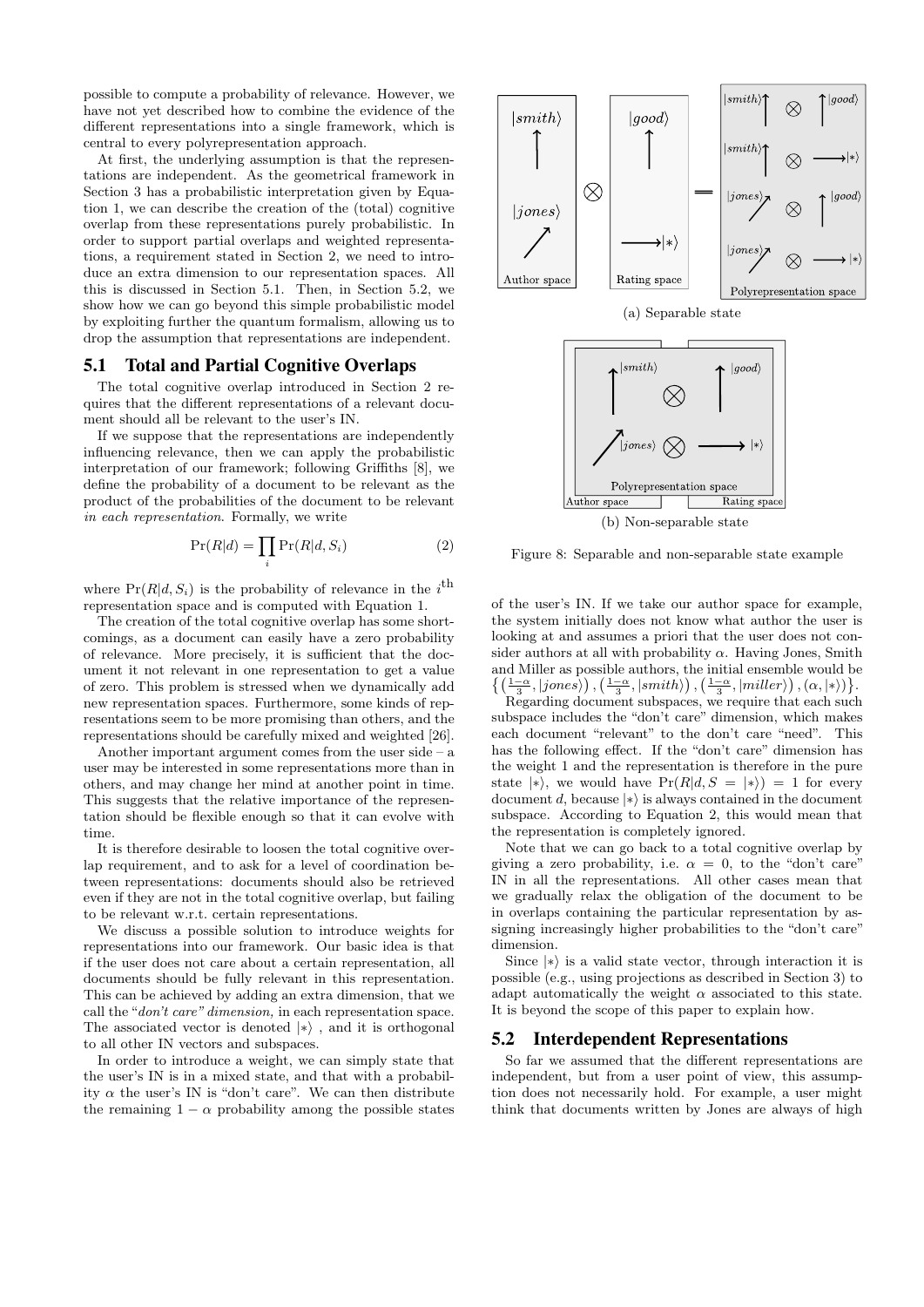quality and therefore does not care about how they were rated. At the same time, the user does not know the author Smith, and thus tends to rely more on the ratings. So in one case the ratings are considered, while in the other they are not, showing that the author and rating representations are not independent of each other from the user's perspective. This is of course just one example of possible relationships between representations as they can occur in a book store scenario.

Before we continue the discussion, we need to briefly introduce another important geometrical concept, namely tensor products and tensor spaces. We refer the reader to [18, ch. 2] for a more in-depth discussion. The *tensor product* (denoted ⊗) is a way to combine different Hilbert spaces into a (larger) Hilbert space. If  $\mathcal{H}_1$  and  $\mathcal{H}_2$  are two Hilbert spaces of respective dimensions *n* and *m*, the *tensor space*  $\mathcal{H}_1 \otimes \mathcal{H}_2$ is an *n*  $\cdot$  *m*-dimensional Hilbert space. If  $|\lambda_1\rangle$  is a vector in  $\mathcal{H}_1$  and  $|\lambda_2\rangle$  is a vector in  $\mathcal{H}_2$ , then  $|\lambda_1\rangle \otimes |\lambda_2\rangle$  is a vector in  $\mathcal{H}_1 \otimes \mathcal{H}_2$ . Furthermore, if *A* and *B* are subspaces in  $\mathcal{H}_1$ and  $\mathcal{H}_2$ , respectively, then  $A \otimes B$  is a subspace in  $\mathcal{H}_1 \otimes \mathcal{H}_2$ 

. Finally, the projection of  $|\lambda_1\rangle \otimes |\lambda_2\rangle$  onto  $A \otimes B$  is simply the tensor product of the two projected vectors (if one of the projections is null, then the result is the null vector in  $\mathcal{H}_1 \otimes \mathcal{H}_2$ ). Eventually, the norm  $||.||$  of a vector  $|\lambda_1\rangle \otimes |\lambda_2\rangle$  is the product of the single norms. The definition of the projection and the norm in the tensor space allows us to compute the probability of any event as described in Section 3. Note that these operations can be extended to tensor products of more than two spaces.

In quantum mechanics, tensor spaces and the tensor product are used to create composite spaces out of single component spaces. In a tensor product of spaces, we can distinguish *separable* and *non-separable* (or *entangled*) states. Separable states describe a state where the component states are independent of each other (that is, knowing something on a component state does not give any information about the other component states), whereas non-separable states are states where the composite state cannot be decomposed anymore into independent component states.

Figure 8 shows an example of separable and non-separable states which we will describe below. In Figure 8a, the system assumes that the user wants a document to be either authored by Smith or by Jones, and the rating to be good or that the user doesn't care about the rating. The possible states in the author-rating tensor product, which we call the *polyrepresentation space*, are given in the right hand side of the figure. As illustrated, we can isolate the IN of both representations, by operating in each representation separately and obtaining the corresponding probability of relevance. This is equivalent to computing the probability of relevance as in Equation 2 – the representation states are independent.

To cope with above situation where ratings and authors are interdependent, we cannot regard our single representations in isolation anymore. We must consider the composite polyrepresentation space. Figure 8b depicts a state which exactly reflects the situation given in the example. The combined representation ensemble consists of two states this time: the state  $s_1$  defined as  $\ket{smith} \otimes \ket{good}$  (good) documents by Smith), and the state *s*<sup>2</sup> defined as *|jones*! ⊗ *|*∗! (the user does not care about the ratings when the document is written by Jones). The peculiarity of this state is that we cannot isolate a state for each representation any-

| State                                | Projection                         | Probability             | Non-sep. |
|--------------------------------------|------------------------------------|-------------------------|----------|
| $\ket{smith}\otimes\ket{good}$       | null                               |                         |          |
| $ jones\rangle \otimes  good\rangle$ | null                               |                         |          |
| $ smith\rangle \otimes  *\rangle$    | $\ket{smith}\otimes\ket*$          |                         |          |
| $ jones\rangle \otimes  *\rangle$    | $ jones'\rangle \otimes  *\rangle$ | $\   jones'\rangle\ ^2$ |          |

Table 1: Probabilities of relevance for  $O_{d_1}$  regarding the single state vectors in the author-rating polyrepresentation space.  $|x'|$  is the projection of  $|x|$  onto the author subspace  $O_{d_1}^{(a)}$ . The column "Non-sep." shows the states that are part of the non-separable mixed state (denoted by a black square).

more. Both states shown in Figure 8 involve the same author and rating vectors, but only the state in Fig. 8a can be broken down to separate states in the author and rating space.

Let us see how this translates to the calculation of the probability of relevance in the polyrepresentation space. In Table 1, we see in the left column the states from Figure 8. Two of them are part of the non-separable mixed state, as shown in the right column. The relevance of a document w.r.t. the author and ratings is defined by a subspace  $O_d = O_d^{(a)} \otimes O_d^{(r)}$ , where  $O_d^{(a)}$  is the subspace in the author space and  $O_d^{(r)}$  the one in the rating space. Consider a document  $d_1$  authored by Smith and rated "bad".  $O_{d_1}^{(a)}$  is then a 2-dimensional subspace in the author space spanned by *|smith*! and *|*∗!, and from the way we model relevance in the rating space discussed in Section 4.2.2,  $O_{d_1}^{(r)}$  would be the 2-dimensional subspace spanned by  $|bad\rangle$  and  $|*\rangle$ . We can see that in the case of a separable state (Fig. 8a), document  $d_1$  has a probability of 1 to be relevant to the state  $|smith\rangle \otimes |*\rangle$  (3rd row). The probability that *d*<sub>1</sub> is relevant w.r.t.  $|jones\rangle \otimes |*\rangle$  (4th row) is determined by the projection of  $|jones\rangle$  onto  $O_{d_1}$  (remember that in this example we assumed that  $|jones\rangle$  and  $|smith\rangle$  are non-orthogonal). The final probability of relevance for a bad book by Smith is thus determined by the states in row 3 and 4 in the separable case, while in the non-separable case, only the probability in row 4 determines the relevance – due to the interdependence between authors and ratings, the state in row 3 was ruled out. The bad book by Smith would get a higher probability of relevance in the separate case than in the non-separate one. In the latter case, the probability of relevance just depends on the relationship between the authors Smith and Jones and the fact that the user does not care about the ratings for books by Jones.

With regards to the cognitive overlap, non-separable states and the interdependencies going along with them give us finer control what conditions between representations must be satisfied for a document to be in the cognitive overlap.

The remaining question is how a state in the polyrepresentation space can become non-separable. We can assume that we initially have a separable state, for instance a tensor product of the initial states of the single representations. A user might then state relationships like the ones above directly, or we may extract such interdependence from other sources, for instance by automatically creating association rules (like "author=Smith  $\Rightarrow$  rating=good"), known from data mining, from documents the user judged relevant dur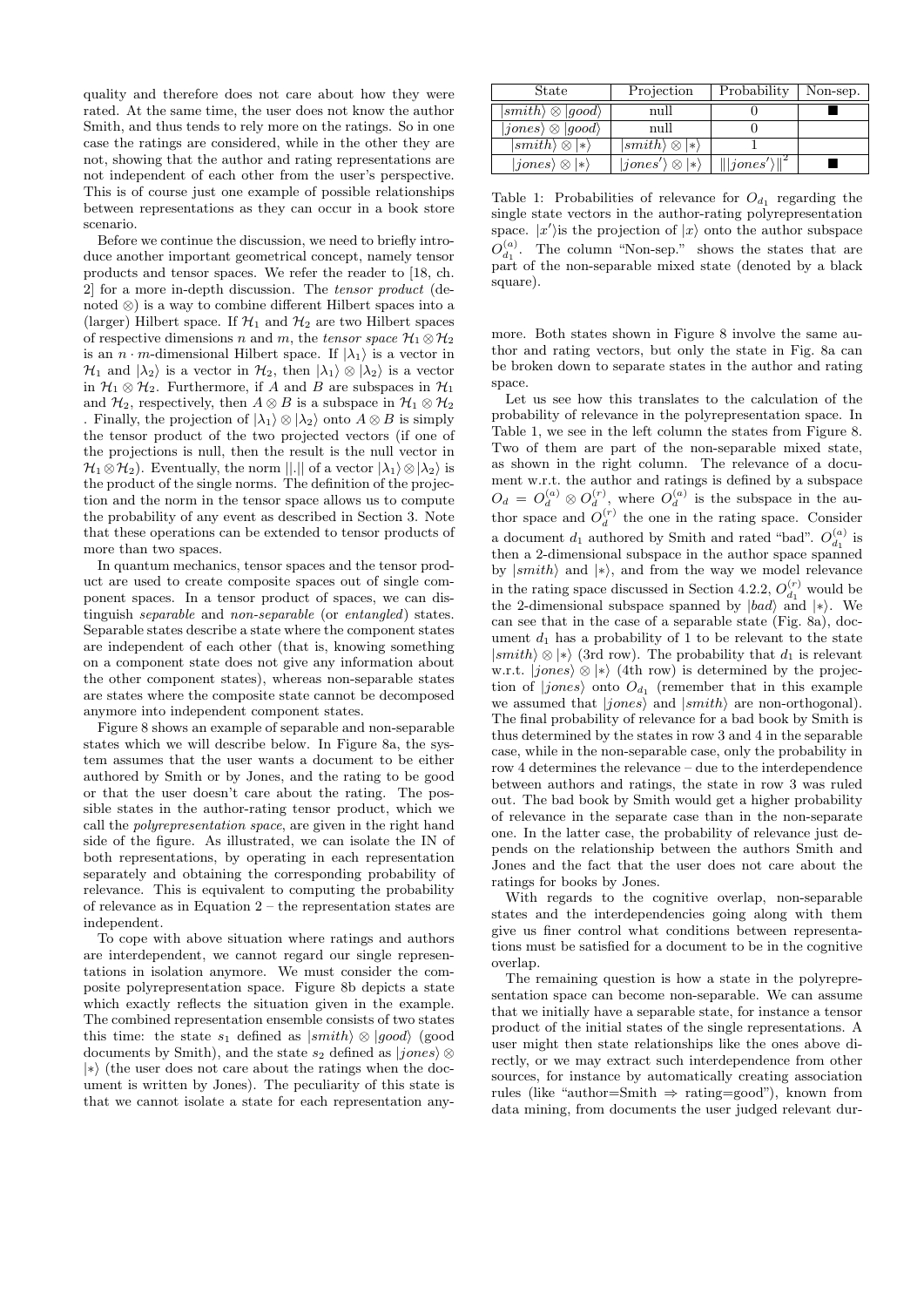ing the session [29]. Such rules may directly be translated into subspaces inducing non-separable states like those in Fig. 8b by means of measurement.

# 6. RELATED WORK

There are basically three classes of related work: models, applications and the evaluation of the polyrepresentation principle.

Regarding (quantum) models supporting polyrepresentation, Melucci [16] proposes a dual approach to our framework where a subspace is used to describe a user's information need and a vector to represent documents. The probability that a document is relevant to a user's information need is determined by the projection of the document vector representation onto the corresponding IN subspace. Similar to ours, this approach also utilises the relationship between geometry and probability theory. In contrast to Melucci's idea and following the notion of state vectors and dynamics as applied in quantum mechanics, we interchanged the role of document and user's information need in our framework. This is motivated by the fact that the user's information need should be represented as a dynamic component, as advocated in e.g. [10]. The approach in [16] does not consider polyrepresentation per se, but in [2] an approach is proposed to use Melucci's framework for combining multiple sources of evidence. A document is still modelled as one vector in a vector space, but the same document can be described using different representations, where a document vector can be generated by a different vector space basis. In this work, though dealing with multiple evidence coming from different sources, no explicit relationship to the polyrepresentation principle is discussed.

Beckers [1] discusses the possible application of polyrepresentation of documents to support information seeking strategies, motivated with a book store example as in this paper. Other works considering different document contexts, like annotation-based retrieval [7], can be interpreted as an application of polyrepresented documents.

Since the introduction of polyrepresentation, for instance in [9], several experiments have been performed to validate the effectiveness of this principle regarding its various aspects. One aspect, which we focus on in our work, is the polyrepresentation of documents. The results reported in [26, 27] support the principle of polyrepresentation of documents and also show that assigning weights to different representations (higher weights for those with higher precision) can be crucial to gain better effectiveness, motivating the introduction of different representation weights into our framework through the "don't care" dimension. A second aspect of polyrepresentation considers the different representations of a user's information need, which includes among others the work task, the perceived information need, the experience, the domain knowledge and different query facets [11, 12, 5, 6, 14]. A third form of polyrepresentation sees different search engines as different reflections of the cognitive view of their designers on the retrieval problem [13, 15]. The main conclusion from evaluating all these facets of polyrepresentation is that the more positive evidence is coming from different representations, the more likely is the document in the cognitive overlap relevant to a given information need. This strongly supports the principle of polyrepresentation in general and also the idea to create a retrieval framework that explicitly considers polyrepresentation.

# 7. CONCLUSION AND OUTLOOK

In this paper, we discussed how to introduce the principle of polyrepresentation to a geometrical IR framework inspired by the quantum mechanics formalism, addressing some of the main requirements on a model for polyrepresentation. First, we recap our motivation for amalgamating a geometrical quantum formalism and polyrepresentation. After presenting the basic framework, we showed by example how textual and non-textual representations could be expressed within the framework, by defining vector spaces for the representation and subspaces of it for document representations. We have described how these representations benefited from the connection between geometry and probability present in the quantum formalism. To calculate the cognitive overlap and rank documents based on the probability that they lie in this overlap, we can combine the probabilities of relevance coming from the single representations to compute the probability that a document is in the total cognitive overlap. A "don't care" dimension, expressing the fact that the user does not use a representation to determine relevance, is introduced to each representation space to relax the strict obligation that an information object lies in the total cognitive overlap and assign weights to each representation. Finally, we discussed how we could handle situations in which the single representations are not independent any more from a user's point of view. To do so, the notion of non-separability and quantum entanglement is introduced in our framework, giving us the possibility to reflect representation interdependencies when creating the cognitive overlap.

We have succeeded in building a model that encompasses quantum mechanics and polyrepresentation and which is a strong platform for future work and further developments. As a next step, we plan to experiment with the framework. In particular, we would use the data collected in 2009-10 by the interactive track of the INitative for the Evaluation of XML Retrieval (INEX), where participants ran user experiments using a collection consisting of a crawl of over 2 million records (bibliographic metadata, reviews and ratings) from the online bookseller Amazon, enriched with reviews, ratings and tags coming from the cooperative book cataloguing tool LibraryThing<sup>2</sup>. The continuing user experiments yield  $log$ files capturing several kinds of user interaction (queries and query reformulations, relevance judgements) as well as insights which representations were actually considered by the users. These representations from different contexts give us the possibility to evaluate our framework and also polyrepresentation w.r.t. retrieval effectiveness, using simulated user interaction coming from these log files. The test data can also potentially be used to validate some of the assumptions underlying our framework, especially the non-independence of representations from a user point of view.

## 8. REFERENCES

- [1] Thomas Beckers. Supporting Polyrepresentation and Information Seeking Strategies. In *Proceedings of the 3rd Symposium on Future Directions in Information Access (FDIA)*, pages 56–61, 2009.
- [2] Emanuele Di Buccio, Mounia Lalmas, and Massimo Melucci. From Entities to Geometry: Towards

<sup>2</sup>See http://www.inex.otago.ac.nz/tracks/ interactive/interactive.asp for further information